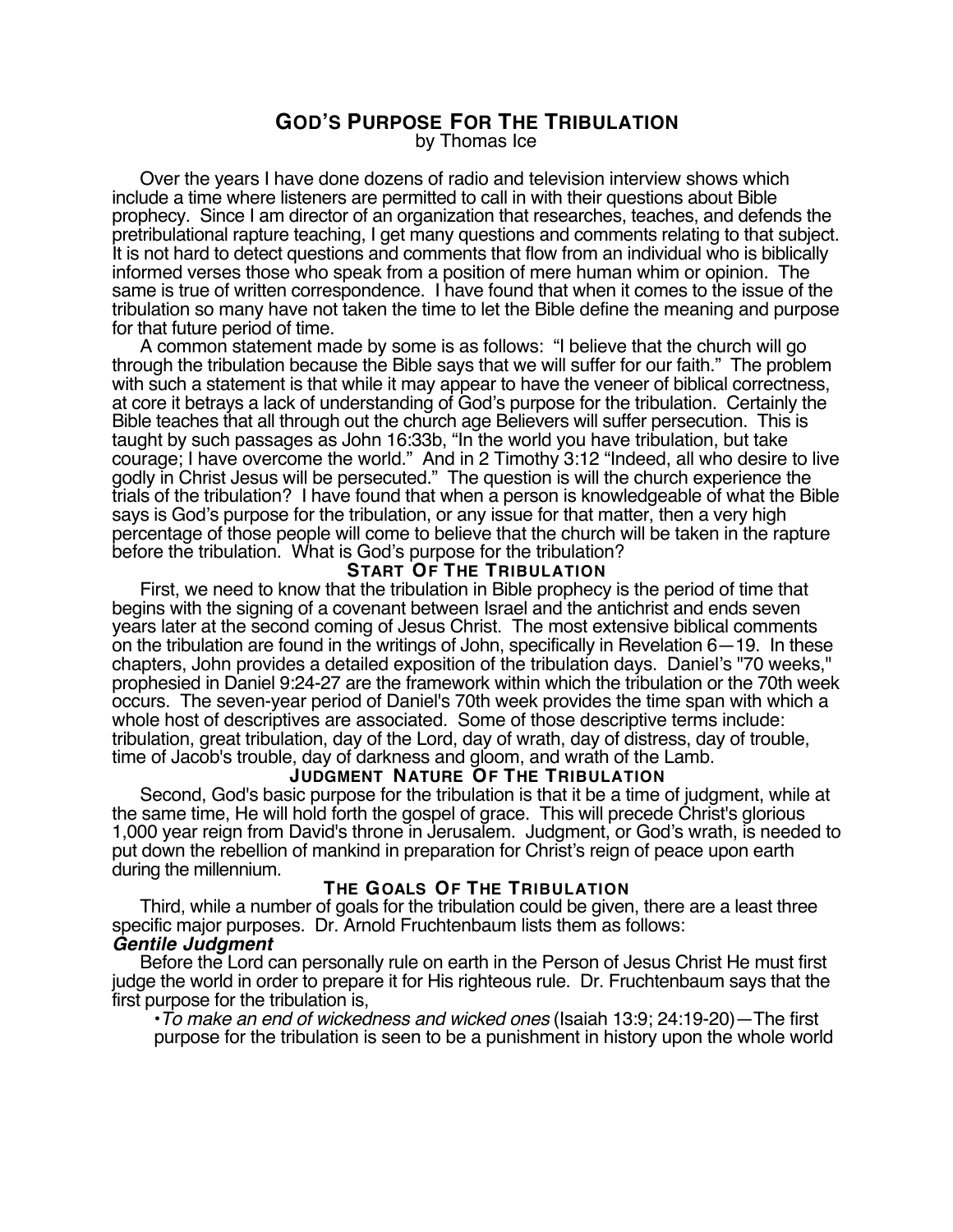for its sins against God, in a way similar to that of the global flood in Noah's days (Matthew 24:37-39).1

Deuteronomy 30:7 tells us that God will "inflict all these curses on your enemies and on those who hate you, who persecuted you." This will take place during the tribulation and will be retribution to the nations for how they have treated the Jews during the last 2,000 years. This purpose does not encompass the church.

#### **World-Wide Evangelism**

The seven-year tribulation will be a time of phenomenal evangelistic outreach. It will be a time unlike any previous period of history. Dr. Fruchtenbaum explains:

• To bring about a world-wide revival—This purpose is given and fulfilled in Revelation

7:1-17. During the first half of the tribulation, God will evangelize the world by the

means of the 144,000 Jews and thus fulfill the prophecy found in Matthew 24:14.2 In addition to the 144,000 Jewish evangelists, there will be normal evangelism taking place like we see today. Further, the Two Witnesses will provide an evangelistic witness to Israel. Finally, at the mid-point of the tribulation Revelation 14 tells us that God Himself will use angels to preach the gospel and warn "earth dwellers" not to take the mark of the beast—666.

The three angelic announcements are as follows: First, an angel will preach "an eternal gospel . . . to those who live on the earth, and to every nation and tribe and tongue and people" (Revelation 14:6). Second, the next angel will make the following pronouncement: "Fallen, fallen is Babylon the great, she who has made all the nations drink of the wine of the passion of her immorality" (Revelation 14:8). Finally, the last angelic proclamation will specifically warn every person on earth not to take the mark of the beast, since doing so will result in their eternal punishment in the Lake of Fire. "If anyone worships the beast and his image, and receives a mark on his forehead or upon his hand . . . he will be tormented with fire and brimstone . . . forever and ever" (Revelation 14:9–11). This tribulation purpose also does not include the church.

#### **Conversion of Israel**

One of the most glorious and important purposes of the tribulation will be the conversion of Israel. Dr. Fruchtenbaum tell us,

 $\cdot$ To break the power of the holy people—Israel—Finally, the tribulation will be a time in which God, through evil agencies, prepares Israel for her conversion and acknowledgment that Jesus is their Messiah, resulting in the second coming of Christ.3

The Bible teaches us that God will use the tribulation to bring His elect people to faith in Jesus as their Messiah. When we put together the biblical information it appears that God will accomplish this goal in the following way: First, the Lord will return Israel to the land before the tribulation, the time of God's wrath. "I shall bring you out from the peoples and gather you from the lands where you are scattered, with a mighty hand and with an outstretched arm and with wrath poured out (Ezekiel 20:34). The regathering before the tribulation is what our Lord has been doing since 1948 with the modern state of Israel.

Once the tribulation begins He "shall make you pass under the rod, and I shall bring you into the bond of the covenant; and I shall purge from you the rebels and those who transgress against Me; I shall bring them out of the land where they sojourn, but they will not enter the land of Israel. Thus you will know that I am the LORD" (Ezekiel 20:37–38). This tells us that the unbelieving Jews ("the rebels") will be removed during the tribulation.

In an interesting passage that speaks of "My Associate," which is an obvious prophetic reference to Jesus The Messiah (Zechariah 13:7–9), Zechariah gives us a numeric ratio that will be purged. "And it will come about in all the land," Declares the LORD, "That two parts in

 $\overline{a}$ 

<sup>1</sup>Arnold Fruchtenbaum, *Footsteps of the Messiah: A Study of the Sequence of Prophetic Events*, (Tustin, CA: 1982, pp. 122–23.

<sup>2</sup>Fruchtenbaum, *Footsteps*, pp. 123–25.

<sup>3</sup>Fruchtenbaum, *Footsteps*, pp. 125–26.